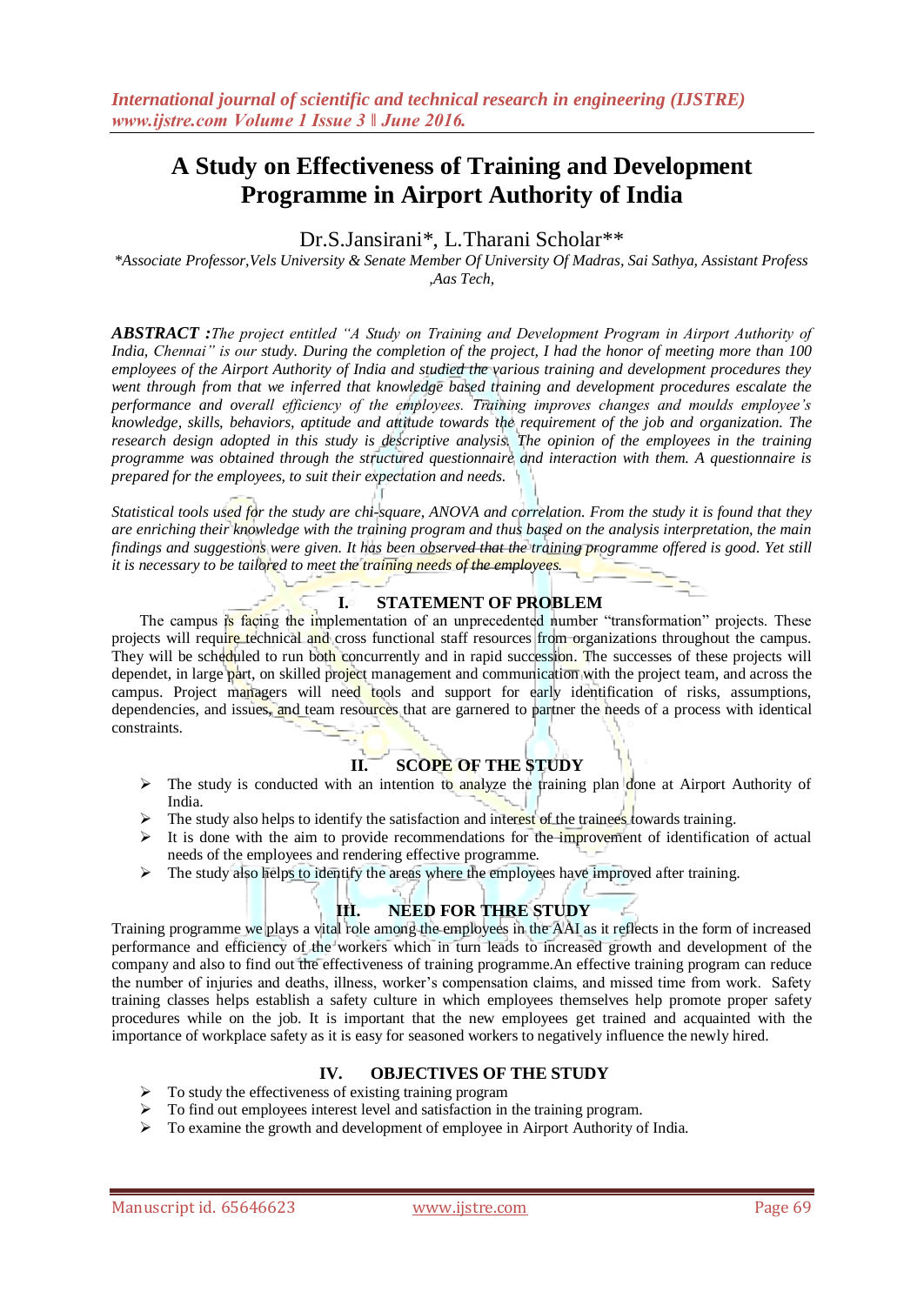# **V. LIMITATIONS OF THE STUDY**

- $\triangleright$  The sample size was small and so the results may not be really accurate.
- $\triangleright$  The period of the study have been very short, research was conducted on employees in only one branch.
- $\triangleright$  The employees due to the fear of the management may not have disclosed all the facts. This might have an impact on the findings in the study.

### **VI. REVIEW OF THE LITERATURE**

Training and development strategies require remodeling due to globalization and fast moving businesses. In order to enhance performance with less cost and develop certain aspects of business, learning options framework has been defined.



"It"s the identification, Stupid": Profiling Senior Public Service Managers for Training and Development.

#### **: Salopek**

A review of practices of senior management development across the upper echelons of the public services of major jurisdictions shows that while the need to develop leaders is universally recognized by governments, there are still considerable gaps in the development function. One of the key gaps the article argues that is central to the training and development function is that of identification and targeting of individuals. A profiling protocol is presented that is argued could be an appropriate tool for governments to considers as they seek to link the desired competencies with the career aspirations of their public service senior managers.

#### **: Gambhir Bhatta**

**National University of Singapore –** there is a need to develop professionalism among the executives in order to face the global competitive environment. Hence, every organization has to ask what are the competencies that contribute for the effectiveness of executives; their competencies used to be sharpened and this needs appropriate training. Effectiveness itself helps in the **achievement** of organizational goals.

### **: Gopal M. B. A., L.L.B**

This article reports a study conducted to identify the needs for continuing professional development for life insurance sales representatives and to examine the competencies needed by those sales representatives. A modified Delphi technique was used. Mast life insurance companies in the USA implement an education and training plan advocated by the Life Office Management Association. Insurance companies in Taiwan implement similar education and training plans, but they do not seem to result in the successful performance of their sales representatives. Besides augmenting knowledge of various financial products and marketing approaches, this study also suggests that life insurance companies need to train their sales representatives to an adequate standard in competencies of problem solving, communication, information technology utilization, culture compatibility, emotional intelligence, collective competence and ethics.

#### **: Chiang Ku Fan**

The past decade of training reform in the Australian automotive industry has been driven by Government and enterprise plans for the restructure of the industry. These plans have emphasized changes to manufacturing practices and work practices, as the way to revitalize the manufacturing sectors of the industry. The provision of workplace training has been a significant factor in the implementation of these plans and development of a training system with distinctive industry features has been one outcome of this programme of industry restructuring.

#### **: Meliza, Larry L.**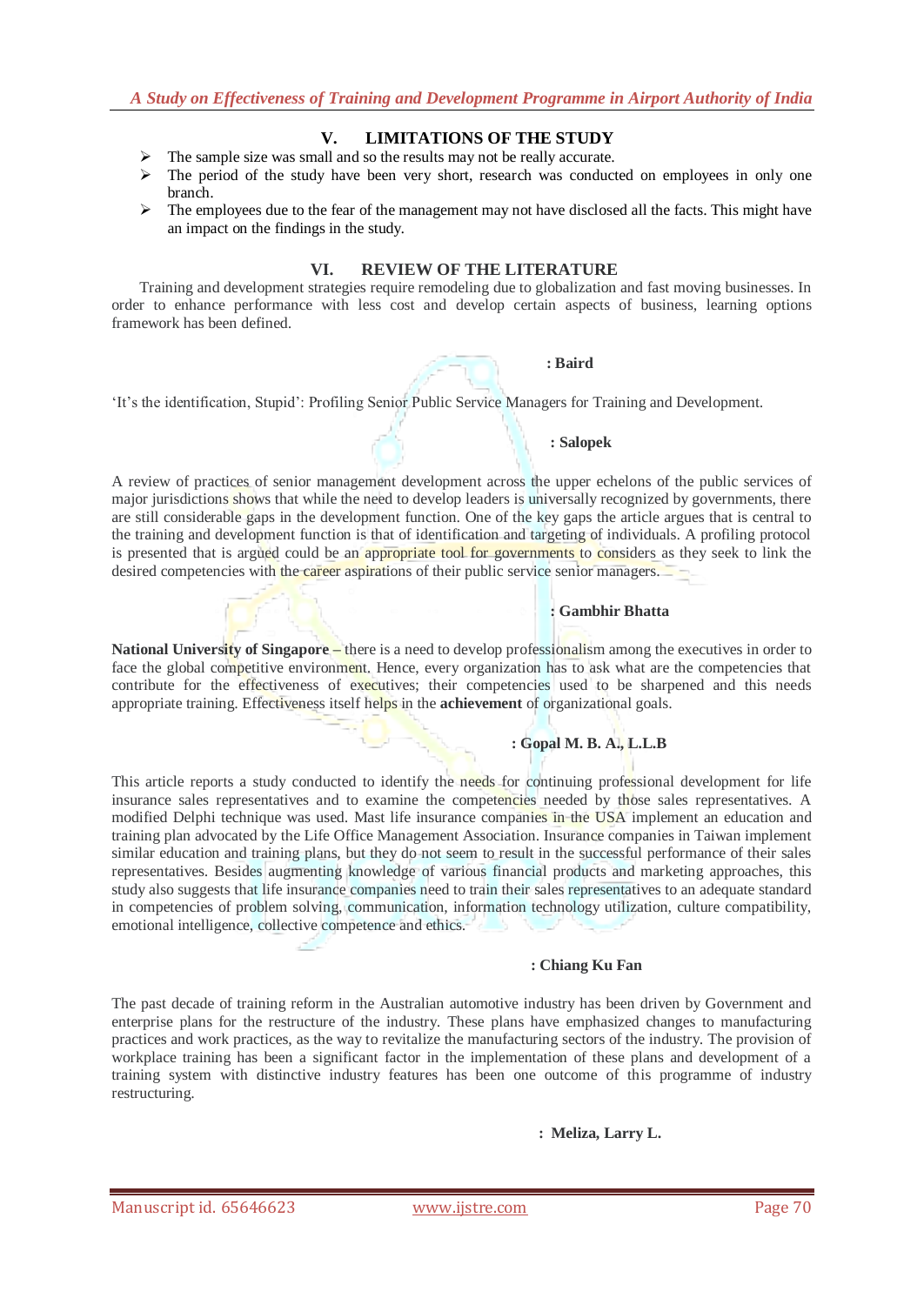Training and developing employees has always been an important part of organizational success and with the recent recognition of how critical learning is to such success there is every indication that employee learning initiatives will require increased resource commitment. This chapter highlights the critical role that training and development (T&D) must play in helping employees and their organizations "learn" at every opportunity. The chapter considers what can be done to maximize learning for all employees by discussing what we know about learning, types and levels of learning, adult learning theory and the role of learning styles in T & D initiatives, and concludes with a look at two issues: individuals who resist learning and future learning styles models.

#### **Ronald R. Sims**

### **VII. RESEARCH METHODOLOGY**

#### **CONCEPT**

Research methodology is a way to systematically solve the research problem. In it, we study the various steps that are generally adopted by a researcher in studying the research problem along with the logic behind them. It is not only necessary to know the research methods and techniques but also the methodology. It is necessary to design the methodology for the problem because it differs from problem to problem. It helps us to know the assumptions underlying various techniques and the applicability of the techniques and procedures to the problems under study.

Research methodology has many dimensions and research methods constitute a part of this. The scope of research methodology is wider than that of the research methods. Thus research methodology considers not only the research methods but also the logic behind the methods that are used for the research studies and enable us to evaluate the research results. There are various stages for the research methodology process, which are discussed in detail **below**:

### **PERIOD OF THE STUDY**

The study is conducted for a confined period of three months starting from JANAURY to JUNE 2011.

### **PRIMARY DATA**

"Questionnaire" and the "Annexure" attached to it, which is quite a popular method used to collect primary data. The data collected contributed to the primary data.

### **SECONDARY DATA**

Secondary data means data that are already available i.e., they refer to the data which have already been collected and analyzed by someone else. The secondary data may be either a published data or unpublished data.

In this case the secondary data was Age, Designation, Grade and Previous year training records and manuals, etc. which were maintained by the organization.

#### **DATA COLLECTION METHOD**

The researcher collects the primary data from their original sources. In this case, the researcher collected the required data precisely according to his research needs. But the collection of primary data is costly and time consuming. Yet for several types of social sciences research required data are not available from secondary sources and they have to be directly gathered from the primary sources. In this study **QUESTIONNAIRE METHOD** has been used to collect the data. The data are collected by asking to fill up the questionnaire to employees who had previously attended the training program.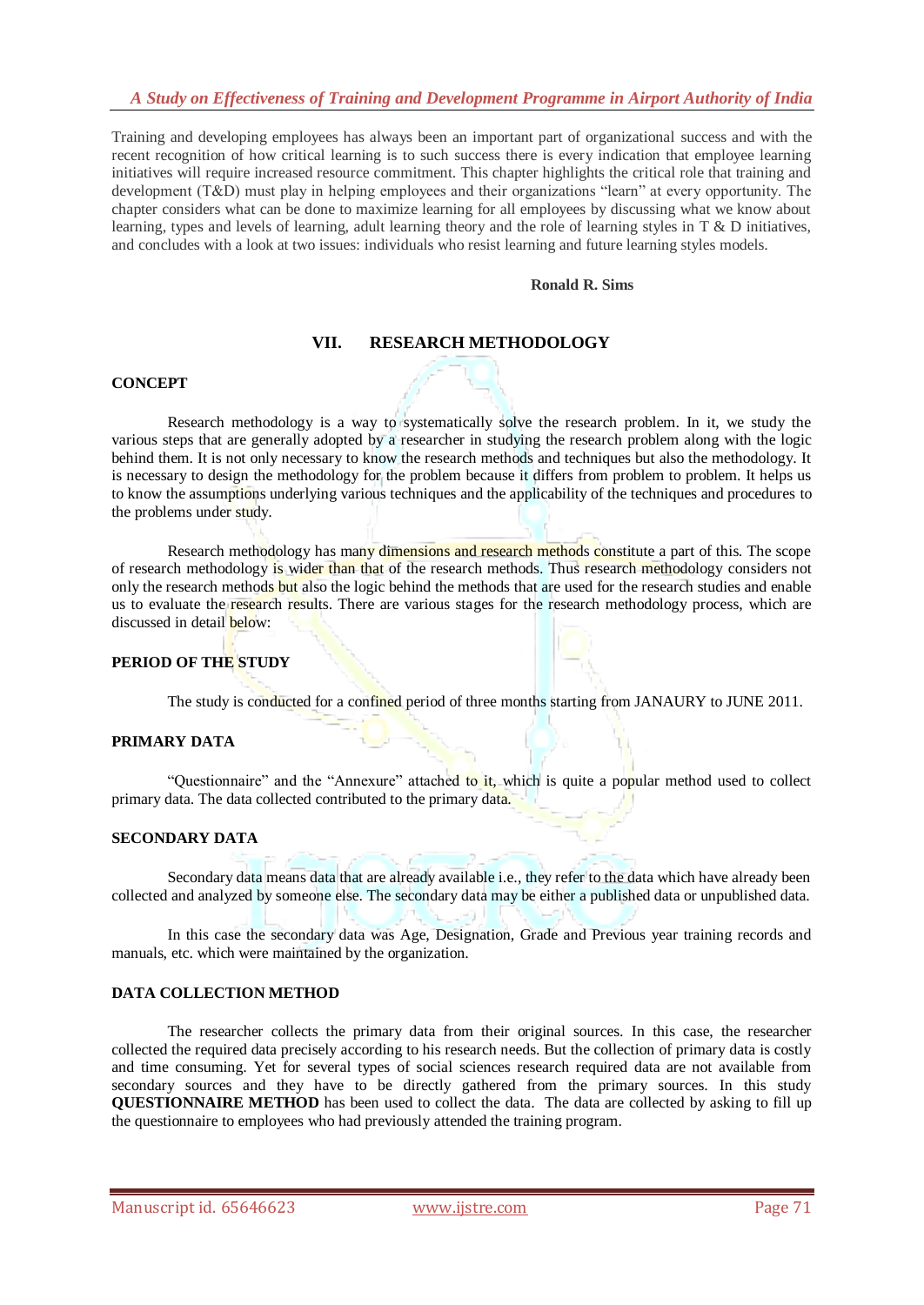#### **SAMPLING DESIGN**

There are two types of sampling design-

- 1. Probability sampling
- 2. Non-probability sampling

The sampling technique used for this project is non-probability sampling called judgment sampling.

Judgment sampling was done because the questionnaire can be filled only by respondents who have attended the training program.

#### **Sample size:**

The total population size is 1200 and a sample size of 120 was covered in this project. The questionnaire was distributed only to employees who have attended the training program.

#### **Research instrument:**

The Questionnaire entitled **"EMPLOYEES TRAINING PROGRAMME"** is the main instrument used to collect the data. The questionnaire is designed to elicit the information about the employees' feedback about training programs that has been conducted and it is aimed to give a clear insight into their preferences regarding various training program and different training methods. It also gives an idea of whether any modification is needed in the later existing training program.

#### **Construction of the questionnaire:**

The questionnaire was framed with both open-ended and closed-ended and with the help of 5 point scale. Before administering to a large scale survey the questions were tested by a pilot survey with the help of some selected questions. Through the pilot survey the researcher modified the questions which were difficult to answer, or the respondents were unwilling to answer. The pilot study helped the researcher to modify the questionnaire.

To rate the responses of the employees the five point rating scale is used in which consists of:

Strongly agree, Agree, Neutral, Disagree, Strongly disagree

The questionnaire contains demographical data of the respondents like age, gender, designation and experience of the respondents.

# **STATISTICAL TOOLS**

- Chi-Square
- Correlation
- ANOVA

#### **Simple percentage method:**

The simple percentage method has been employed to present the proportion of respondents out of the total population/sample for each of the response categories for a question.

Percentage of respondents = Number of respondents

Total population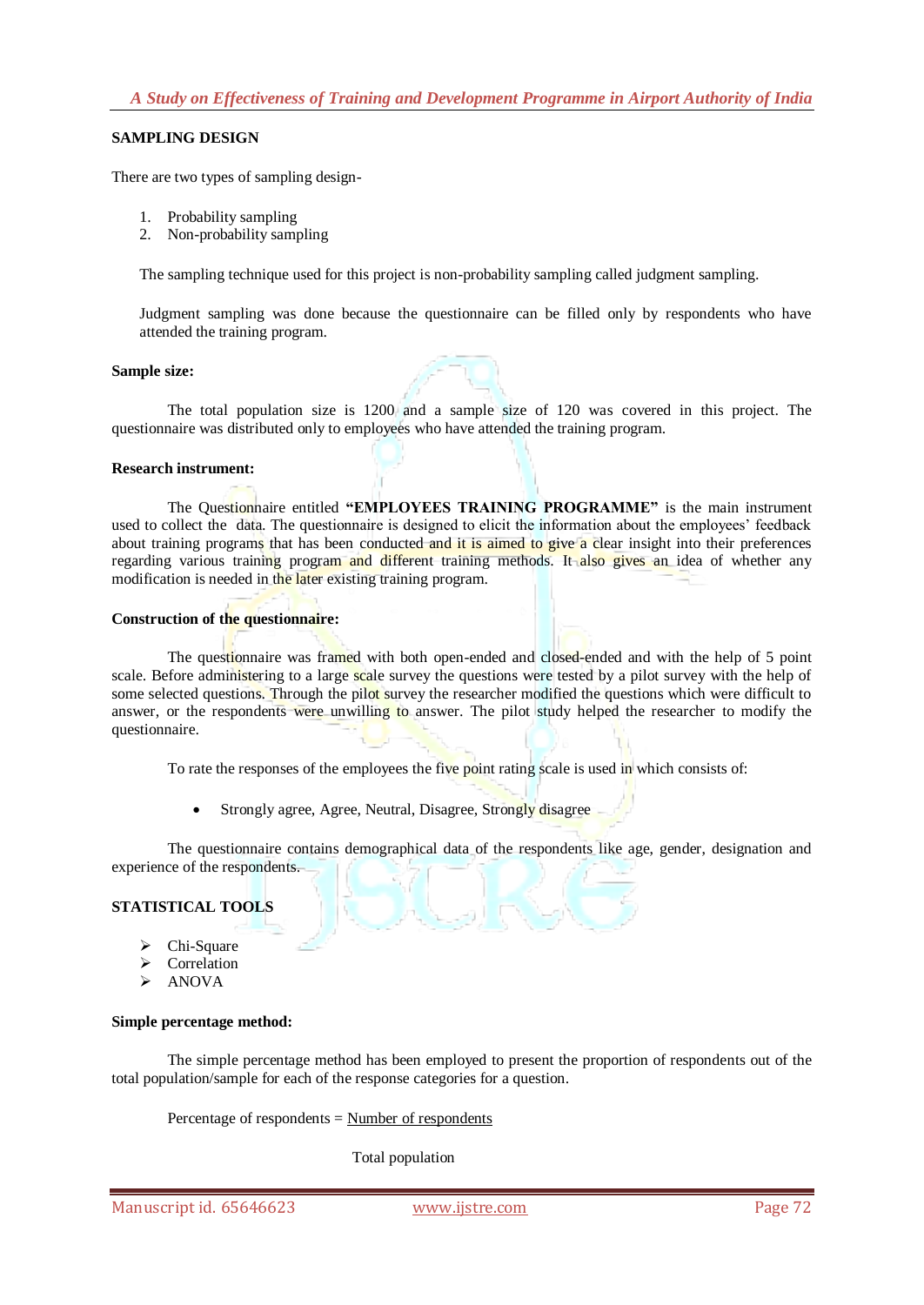From the above formula, we can get percentages of the data given by the respondents.

**Chi- Square method:** The chi-square is an important test among the several tests of significance developed by statisticians. Chi-square symbolically written as  $\chi^2$  is a statistical measure used in the context of sampling analysis for comparing the variance to a theoretical variance. As a non-parametric test it can be used to determine if categorical data shows dependency are the two classifications are independent. It can also be used to make comparisons between theoretical population and actual data"s when categories are used. Thus the chisquare test is applicable in large number of problems.

The test is in fact, a technique through the use of which it is possible for the entire researcher to;

- **1.** Test the goodness of fit;
- **2.** Test the significance of association between two attributes and
- **3.** Test the homogeneity or the significance of population variance.

In this study the researcher has also used the Chi-square test for analysis of data and it had been described above. To conduct this test, the formula used is as given below:

$$
\Psi^2 = \sum (O-E)^2
$$
  
 
$$
O = Observed frequency
$$
  
 
$$
E = Expected frequency
$$

On comparing the calculated value with the table value, if we find that the calculated value is less, then we accept the null hypothesis.

### **Correlation method:**

Correlation is a statistical measurement of the relationship between two variables. Possible correlations range from  $+1$  to  $-1$ . A zero correlation indicates that there is no relationship between the variables. A correlation of  $-$ 1 indicates a perfect negative correlation, meaning that as one variable goes up, the other goes down. A correlation of +1 indicates a perfect positive correlation, meaning that both variables move in the same direction together.

### **FORMULA:**

$$
I = \frac{N\Sigma xy - (\Sigma x)(\Sigma y)}{\sqrt{[N\Sigma x^{2} - (\Sigma x)^{2}] [N\Sigma y^{2} - (\Sigma y)^{2}]}}
$$
  
Here:  
N = number of pairs of scores

Whe

 $\Sigma xy =$  sum of the products of paired scores

 $=$  sum of x scores Σх

Σу  $=$  sum of y scores

- $\Sigma x^2$  $=$  sum of squared x scores
- sum of squared y scores  $=$

From the above formula use, we can find out whether the two variables are positively correlated or negatively correlated.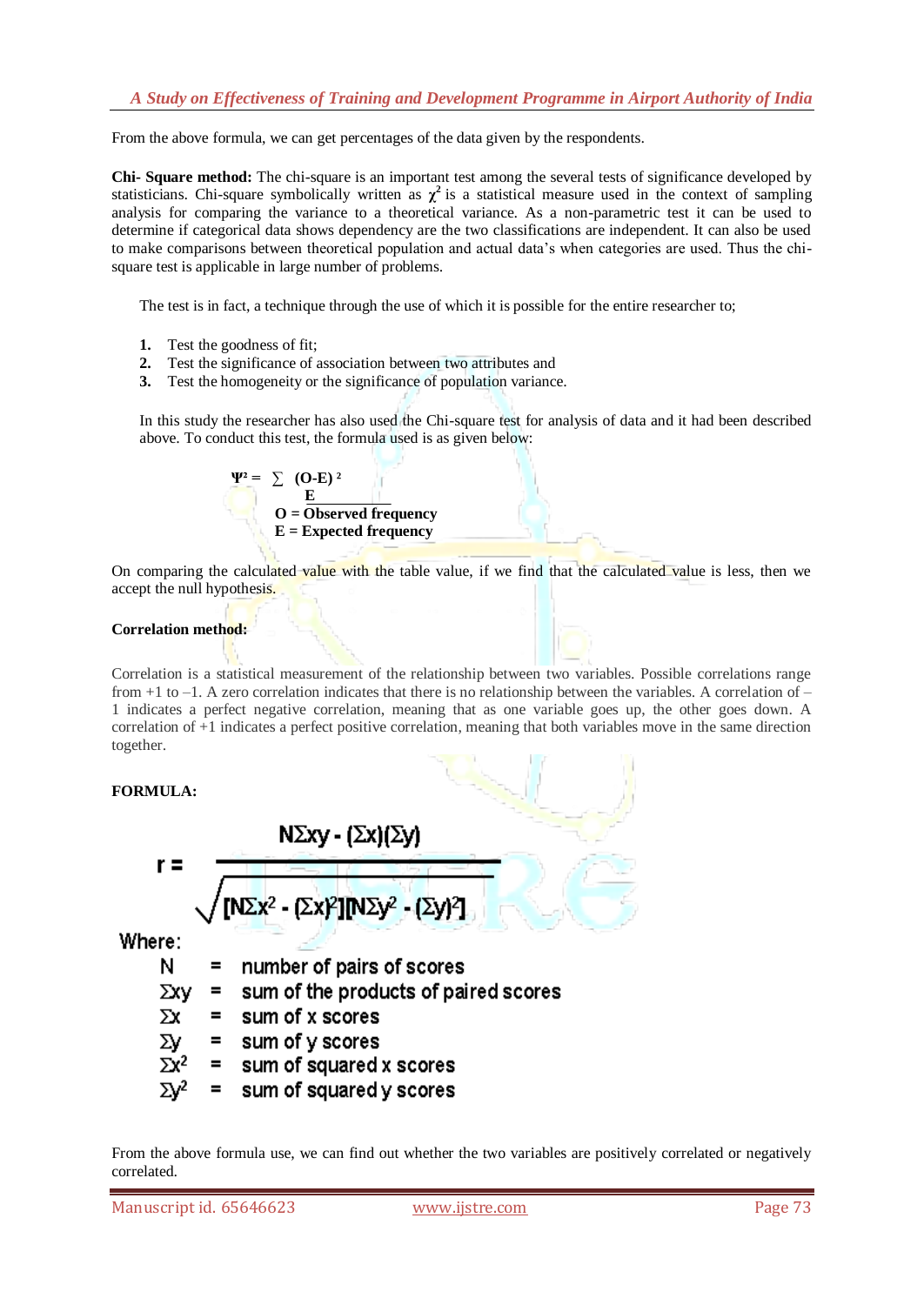### ANOVA

The anova is designed to test whether a significant difference exsists among three or more sample means. In this analysis, the total variance is a set of data is divided into variation within-groups and variation between groups.

The significance of the difference between the means of two categories (e.g. males and females; two age slots) can be evaluated by the z-test or the t- test. But when the comparison about three or more categories or samples have to be made simultaneously, the use of t-test is not only tedious, but also increases the probability of making type -1 error. To overcome this difficulty, a method known as Analysis of Variance has been developed.

The ANOVA used for studying the differences among the influence of various categories of one independent variable on a dependent variable is called One Way ANOVA and that used for studying the influence of two independent variables on a dependent variable called Two Way ANOVA.

The following are the steps in carrying out the analysis of variance:

- 1. Set up null hypothesis
- 2. Find the total sum of all the items. It is by T.
- 3. Find the correction factor C.F.=T2 / N where N the number of items.
- 4. Find the total sum of squares  $=$  Square of all items  $-$  C.F.
- 5. Find the sum of squares between columns
- 6. Find the sum of squares between rows
- 7. Find the residual variance
- 8. Construct analysis of variance table
- 9. Calculate the values of  $\overline{F}$  as follows:
	- F For variance between columns = Variance between columns Residual variance
	- $F$  For variance between rows = Variance between rows Residual variance
- 10. Find the tabulated value of  $\overline{F}$  for their respective degrees of freedom.
- 11. If calculated  $F \leq$  Tabulated F, we accept the null hypothesis.
- 12. If calculated  $F <$  Tabulated F, we reject the null hypothesis.

#### **TABLE-4.1.1**

### **PERFORMANCE INCREASES AFTER ATTENDING THE TRAINING PROGRAM.**

| S.NO | <b>OPTIONS</b>                | <b>NO. OF THE</b><br><b>RESPONDENTS</b> | % OF THE<br><b>RESPONDENTS</b> |
|------|-------------------------------|-----------------------------------------|--------------------------------|
|      | Strongly agree                | 80                                      | 6 <sup>7</sup>                 |
|      | Agree                         | 35                                      |                                |
|      | Neither agree nor<br>disagree |                                         |                                |
|      | Disagree                      |                                         |                                |
|      | Strongly disagree             |                                         |                                |
|      | Total                         | 20                                      | 100                            |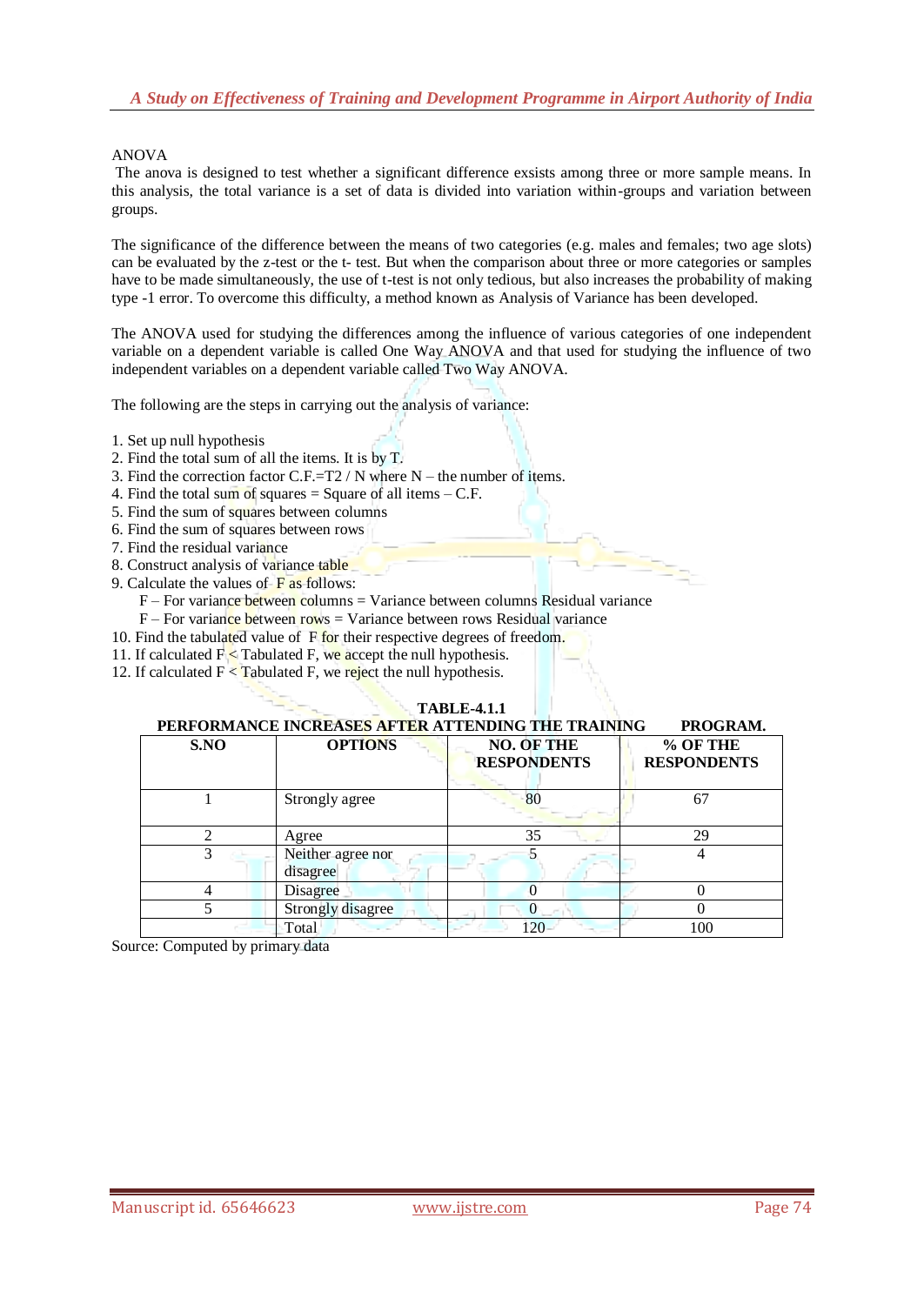



# INFERENCE

From the table 67% of the respondents strongly agreed that their performance increases after attending the training program.29% of the respondents agreed and 4% of the respondents' neutral.

#### **TABLE 4.1.2 TRAINING PROGRAMS ARE SUCCESSFUL IN IMPROVING THE SKILLS SUCH AS TEAMWORK COMMUNICATION AND DECISION MAKING.**

| S.NO  | <b>OPTIONS</b>                | <b>NO. OF THE</b><br><b>RESPONDENTS</b> | % OF THE<br><b>RESPONDENTS</b> |
|-------|-------------------------------|-----------------------------------------|--------------------------------|
|       | Strongly agree                | 30                                      | 25                             |
|       | 62<br>Agree                   |                                         | 52                             |
|       | Neither agree nor<br>disagree | 11                                      |                                |
|       | Disagree                      | 13                                      | 11                             |
|       | Strongly disagree             |                                         |                                |
| Total |                               | 120                                     | 100                            |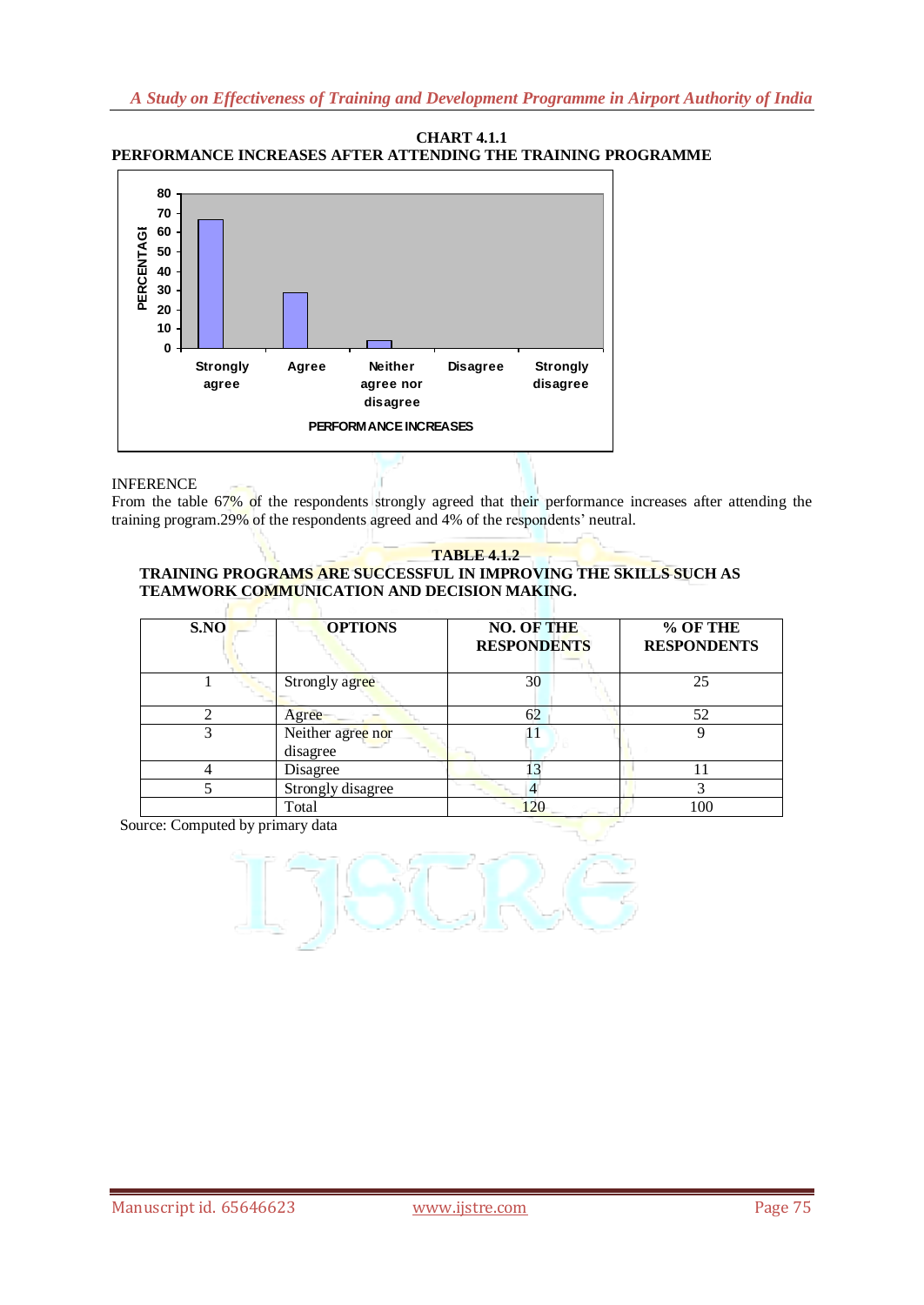#### **CHART 4.1.2 THETRAINING PROGRAMS ARE SUCCESSFUL IN IMPROVING THE SKILLS SUCH AS TEAMWORK COMMUNICATION AND DECISION MAKING.**



### INFERENCE

From the table 25% of the respondents strongly agreed.52% of the respondents' agreed.9% of the respondents neither agreed nor  $disagreed.11\%$  of the respondents' disagrees and 3% of the respondents strongly disagreed.

#### **TABLE 4.1.3 THE ORGANIZATION CONSIDERS TRAINING AS A PART OF ORGANIZATIONAL STRATEGY S.NO OPTIONS NO. OF THE RESPONDENTS % OF THE RESPONDENTS** 1 Strongly agree 35 35 29 2 Agree 60 50 3 Neither agree nor disagree 10 8 4 Disagree 15 13 5 Strongly disagree 0 0 0 0 Total 120 100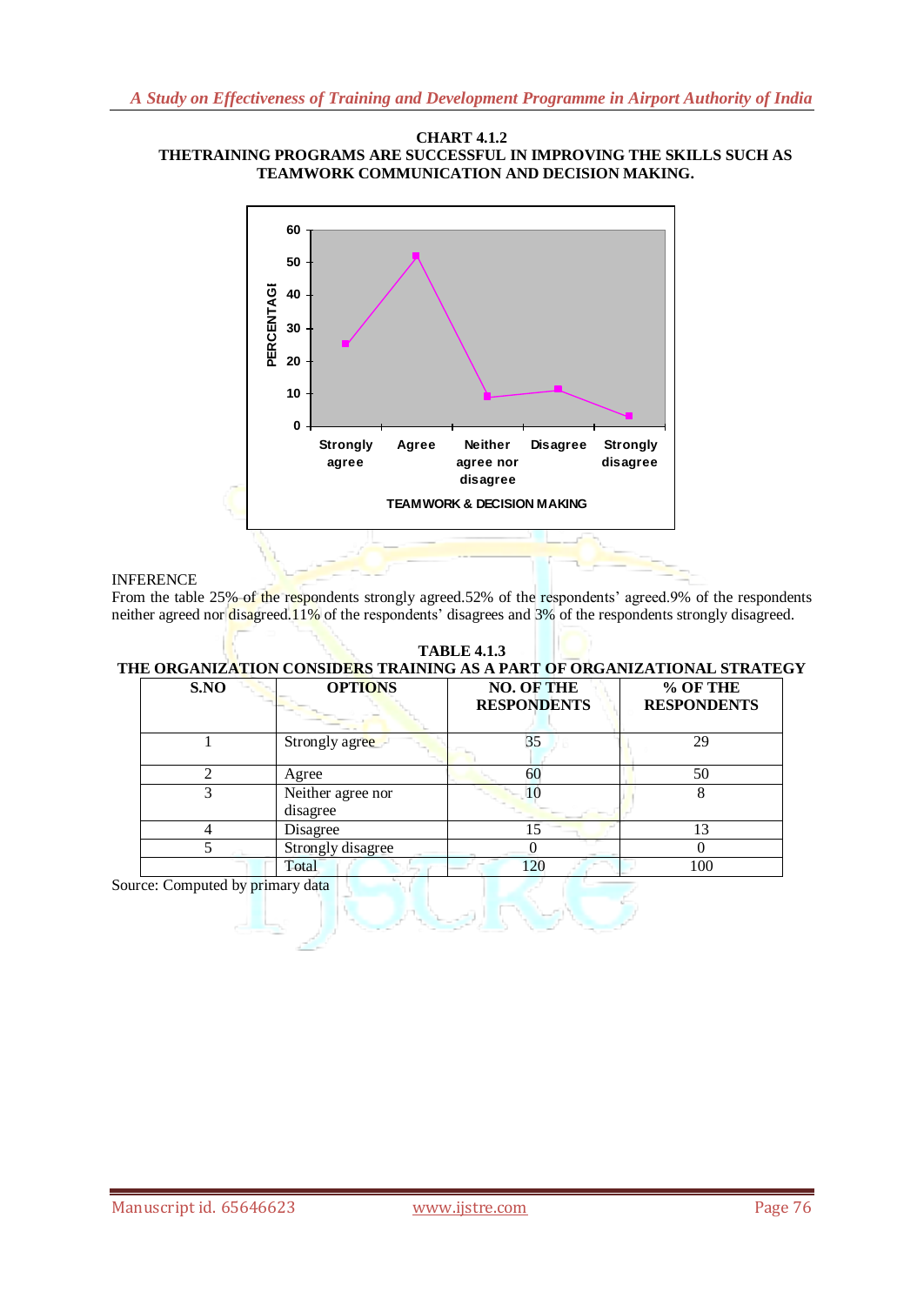### **CHART 4.1.3 THE ORGANIZATION CONSIDERS TRAINING AS A PART OF ORGANIZATIONAL STRATEGY**



### INFERENCE

From the table 29% of the respondents strongly agreed.50% of the respondents' agreed.8% of the respondents are neither agreed nor disagreed and 13% of the respondents disagreed.

### **TABLE 4.1.4 SATISFIED WITH THE SERVICES PROVIDED DURING THE TRAINING PROGRAM BY THE ORGANIZATION.**

| S.NO | <b>OPTIONS</b>      | <b>NO. OF THE</b><br><b>RESPONDENTS</b> | % OF THE<br><b>RESPONDENTS</b> |
|------|---------------------|-----------------------------------------|--------------------------------|
|      | Highly satisfied    | 27                                      | 22                             |
|      | Satisfied           | 30                                      | 25                             |
|      | Neutral             | 25                                      | 21                             |
|      | Dissatisfied        | 18                                      |                                |
|      | Highly dissatisfied | 20                                      | $\overline{ }$                 |
|      | Total               | 120                                     |                                |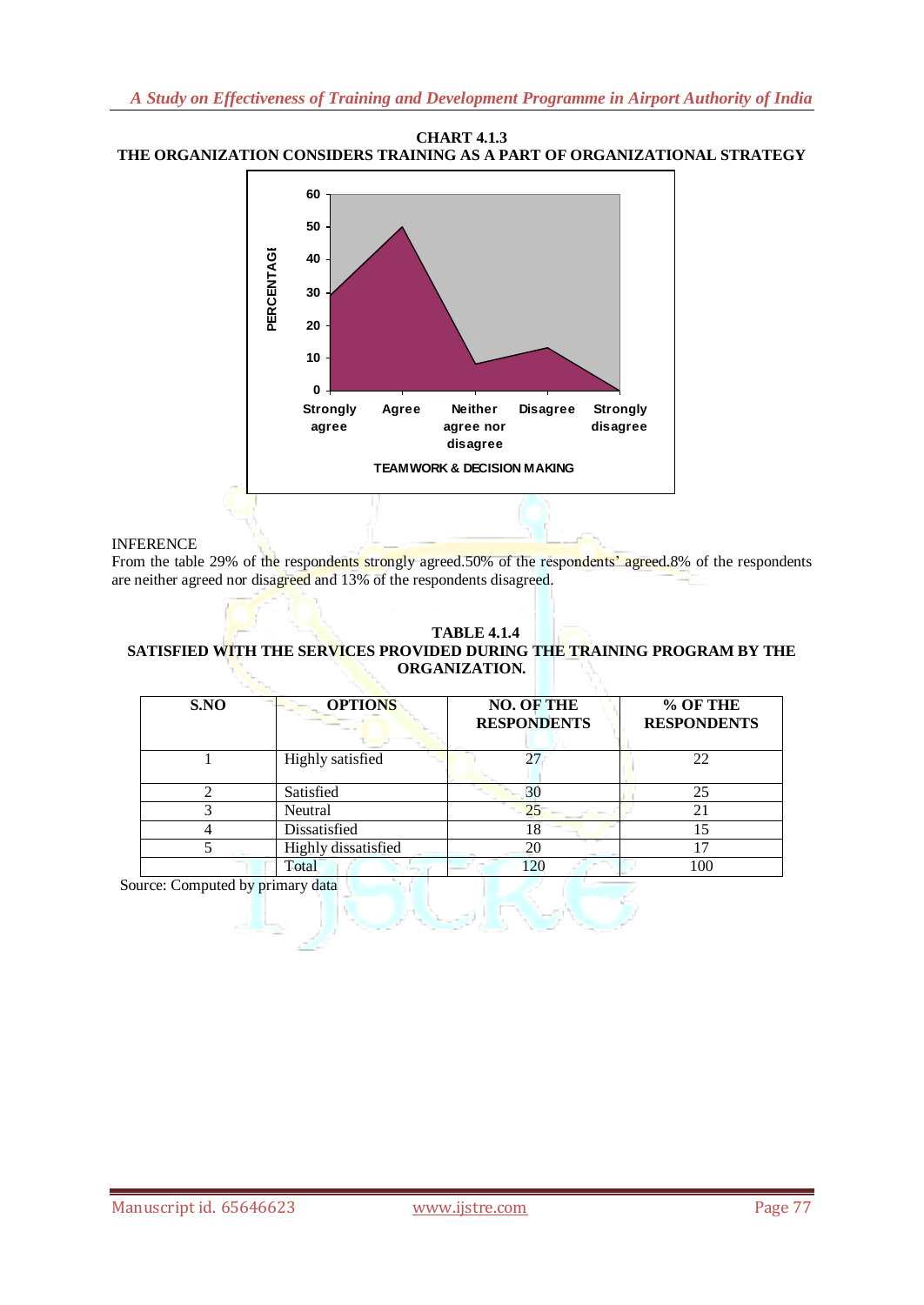#### **CHART 4.1.4 SATISFIED WITH THE SERVICES PROVIDED DURING THE TRAINING PROGRAM BY THE ORGANIZATION**



### INFERENCE

From the table 22% of the respondents highly satisfied.25% of the respondents satisfied.21% of the respondents neutral.15% of the respondents are dissatisfied and 17% of the respondents highly dissatisfied

| <b>TABLE 4.1.5</b>                   |  |
|--------------------------------------|--|
| <b>IMPLEMENT THE TRAINED PROCESS</b> |  |

| S.NO | <b>OPTIONS</b>      | <b>NO. OF THE</b><br><b>RESPONDENTS</b> | % OF THE<br><b>RESPONDENTS</b> |  |
|------|---------------------|-----------------------------------------|--------------------------------|--|
|      | Less than $1$ month | 30                                      | 25                             |  |
|      | $1-2$ months        | 20                                      | 17                             |  |
| 3    | 2-3 months          | 25                                      | 20                             |  |
|      | 3-4 months          | 20                                      | 17                             |  |
|      | More than 4 months  | 25                                      | 21                             |  |
|      | Total               | 120                                     | 100                            |  |

Source: Computed by primary data





Manuscript id. 65646623 www.ijstre.com Page 78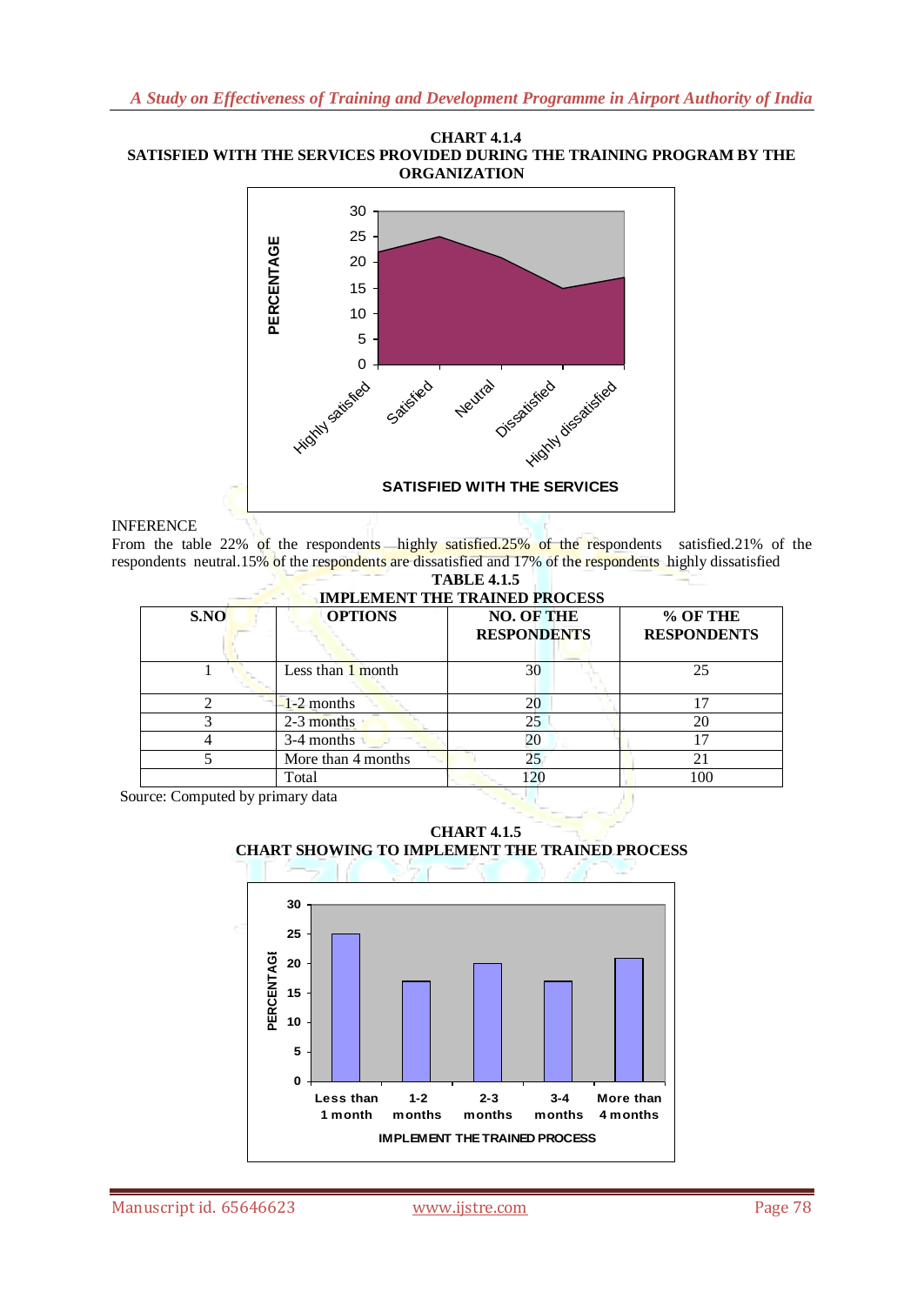*A Study on Effectiveness of Training and Development Programme in Airport Authority of India*

### INFERENCE

From the table 23% of the respondents to take less than one month.25% of the respondents to take 1-2 months.24% of the respondents to take 2-3 months and 28% of the respondents to take 3-4 months.

#### **TABLE 4.1.6 TYPE OF TRAINING IS BEING IMPARTED FOR NEW RECRUITMENTS IN YOUR ORGANIZATION.**

| S.NO | <b>OPTIONS</b>     | <b>NO. OF THE</b><br><b>RESPONDENTS</b> | % OF THE<br><b>RESPONDENTS</b> |
|------|--------------------|-----------------------------------------|--------------------------------|
|      | Technical          |                                         |                                |
|      | Management         |                                         |                                |
|      | Presentation skill |                                         |                                |
|      | <b>Other</b>       |                                         |                                |
|      | Total              | 20                                      | 0 <sup>0</sup>                 |

Source: Computed by primary data

**CHART 4.1.6**

#### **TYPE OF TRAINING IS BEING IMPARTED FOR NEW RECRUITMENTS IN YOUR ORGANIZATION.**



#### INFERENCE

From the table 54% of the respondents taking technical skill.29% of the respondents taking management skill.13% of the respondents taking presentation skill and .4% of the respondents taking other skill.

#### **TABLE 4.1.7 EMPLOYEES ARE GIVEN FREEDOM TO GIVE TRUE FEEDBACK ABOUT THE TRAINING THEY ATTENDED**

| S.NO | <b>OPTIONS</b>                | <b>NO. OF THE</b><br><b>RESPONDENTS</b> |     |
|------|-------------------------------|-----------------------------------------|-----|
|      | Strongly agree                | 25                                      | 21  |
|      | Agree                         | 24                                      |     |
|      | Neither agree nor<br>disagree | 30                                      | 25  |
|      | 23<br>Disagree                |                                         | 19  |
|      | Strongly disagree             | 18                                      |     |
|      | 120<br>Total                  |                                         | 100 |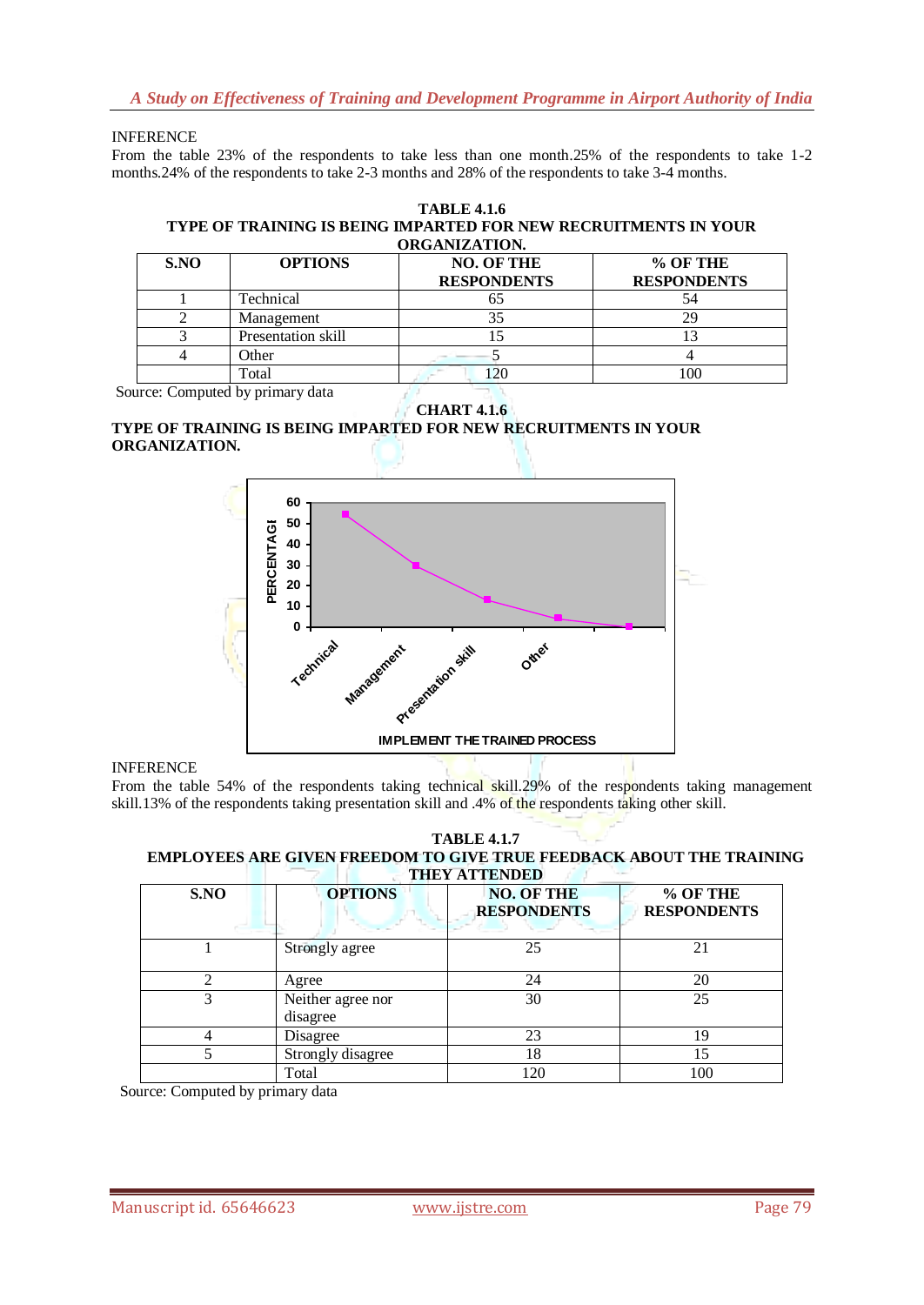



### INFERENCE

From the table 21% of the respondents strongly agreed.20% of the respondents' agreed.25% of the respondents are neither agreed nor disagreed.19% of the respondents are disagreed and 15% of the respondents strongly disagreed.

### **4.3 STATISTICAL ANALYSIS**

# **CHI-SQUARE**

### **TEST-1**

To find out any significant difference between the employees experience they got and number of training programs they attended in a year.

### **Hypothesis**

**Null Hypothesis (H0)-There is no significant relationship between the employees experience they got and** number of training programs they attended in a year.

**Alternate Hypothesis (H1)-**There is a significant relationship between the employees" experience they got and number of training programs they attended in a year.

### **TABLE SHOWING THE EXPERIENCE AND NUMBER OF TRAINING PROGRAMS THEY ATTENDED IN A YEAR**

| <b>OPTION</b>     |             | <b>TRAINING PROGRAM ATTENTED</b> |        |         |                |                    | <b>TOTAL</b> |
|-------------------|-------------|----------------------------------|--------|---------|----------------|--------------------|--------------|
|                   | <b>YEAR</b> | <b>LESS</b><br>THAN <sub>5</sub> | $5-10$ | $10-15$ | $15 - 20$      | 20<br><b>ABOVE</b> |              |
|                   | $5-10$      | -                                | 15     | 15      | 20             |                    | 50           |
|                   | $11 - 15$   |                                  | 15     | 10      | $\blacksquare$ |                    | 25           |
|                   | $16 - 20$   | 15                               | 10     |         | ۰              |                    | 25           |
|                   | $21 - 25$   | 10                               |        |         | ٠              |                    | 10           |
| <b>EXPERIENCE</b> | 26 ABOVE    | 10                               |        |         |                |                    | 10           |
| <b>TOTAL</b>      |             | 35                               | 40     | 25      | 20             | ٠                  | 120          |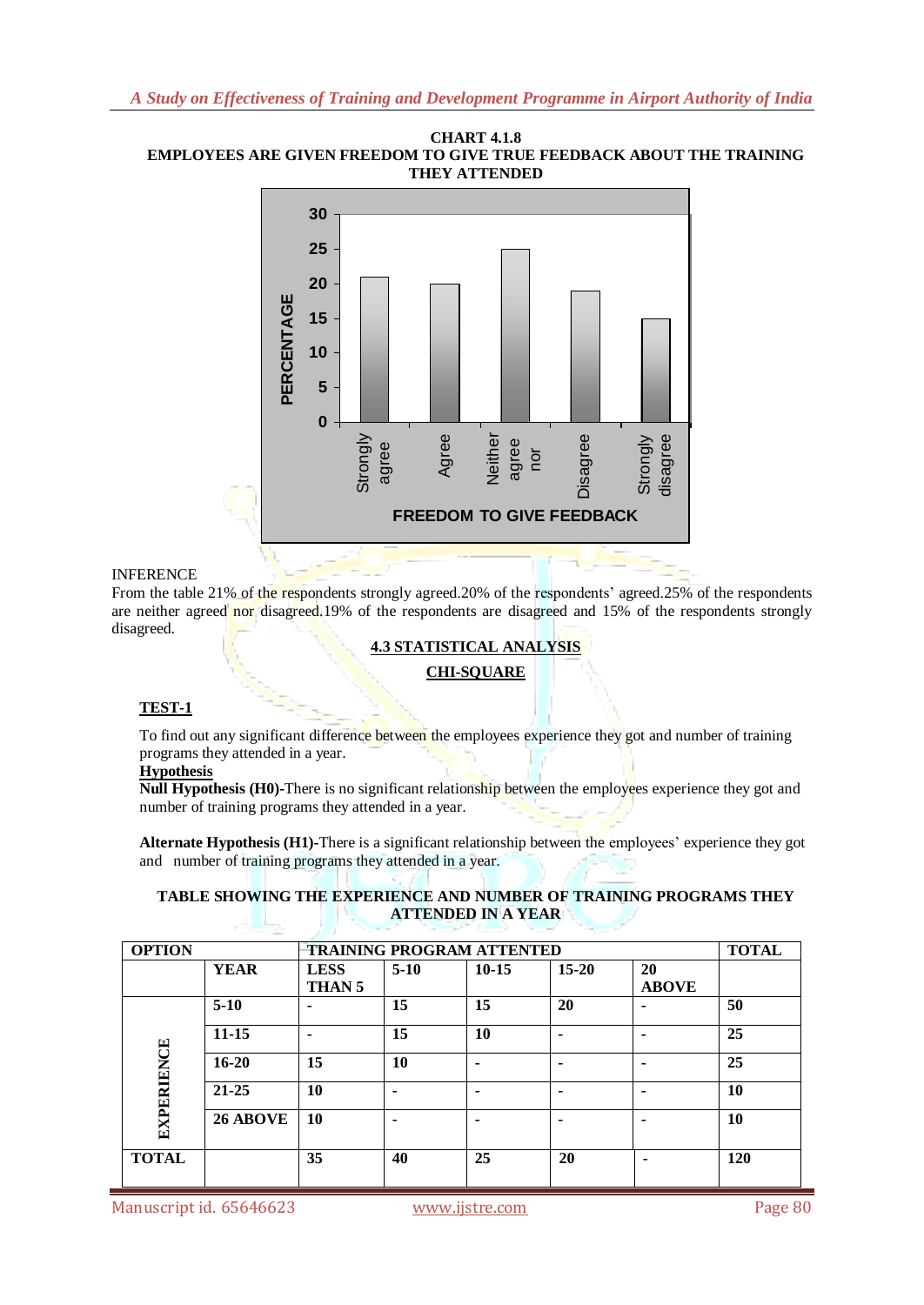# **E=R\*C/N**

Where R= Sum of row total C= Sum of column total  $N =$  Sample size **Calculated value:**

| <b>Observed</b>         | <b>Expected</b> | $(O-E)^2$ | $(O-E)^2/E$ |
|-------------------------|-----------------|-----------|-------------|
| Frequencies(O)          | Frequencies(E)  |           |             |
| 15                      | 16.67           | 2.7889    | 0.17        |
| 15                      | 10.42           | 20.9764   | 2.01        |
| 20                      | 8.33            | 136.1889  | 16.35       |
| 15                      | 8.33            | 44.4889   | 5.34        |
| 10                      | 5.21            | 22.9441   | 4.40        |
| 15                      | 7.29            | 55.5891   | 7.63        |
| 10                      | 8.33            | 2.7889    | 0.33        |
| 10                      | 2.92            | 50.1264   | 17.17       |
| 10                      | 2.92            | 50.1264   | 17.17       |
| <b>CALCULATED VALUE</b> | 70.42           |           |             |

**Calculated value of Chi-Square (Ψ²) = 70.42**

### **Table value of Chi-Square:**

Degrees of freedom =  $(row-1)*(col-1)$  $= (5-1)*(5-1)$  $= 4*4$  $= 16$ 

Critical value: The table value of Ψ<sup>2</sup> at 5% and for 16 degrees of freedom is Ψ<sup>2</sup> (0.05, 16) = 26.296

### **INTERPRETATION**

Since the calculated value of  $\Psi^2 = 70.42$  is  $\Psi^2$  (0.05, 16) = 26.296, so the null hypothesis (H0) is rejected and the alternate hypothesis (H1) is accepted.

#### **RESULT**

The significance value gives a clear picture that there is a relationship between the employees' experience they got and number of training programs they attended in a year.

# **CORRELATION**

# **TEST – 2**

#### **Hypothesis:**

**Null Hypothesis (H0) –** There is no significant relationship between the satisfaction of training provided for current job and the services provided during the training program by the organization.

**Alternate Hypothesis (H1) - There** is a significant relationship between the satisfaction of training provided for current job and the services provided during the training program by the organization.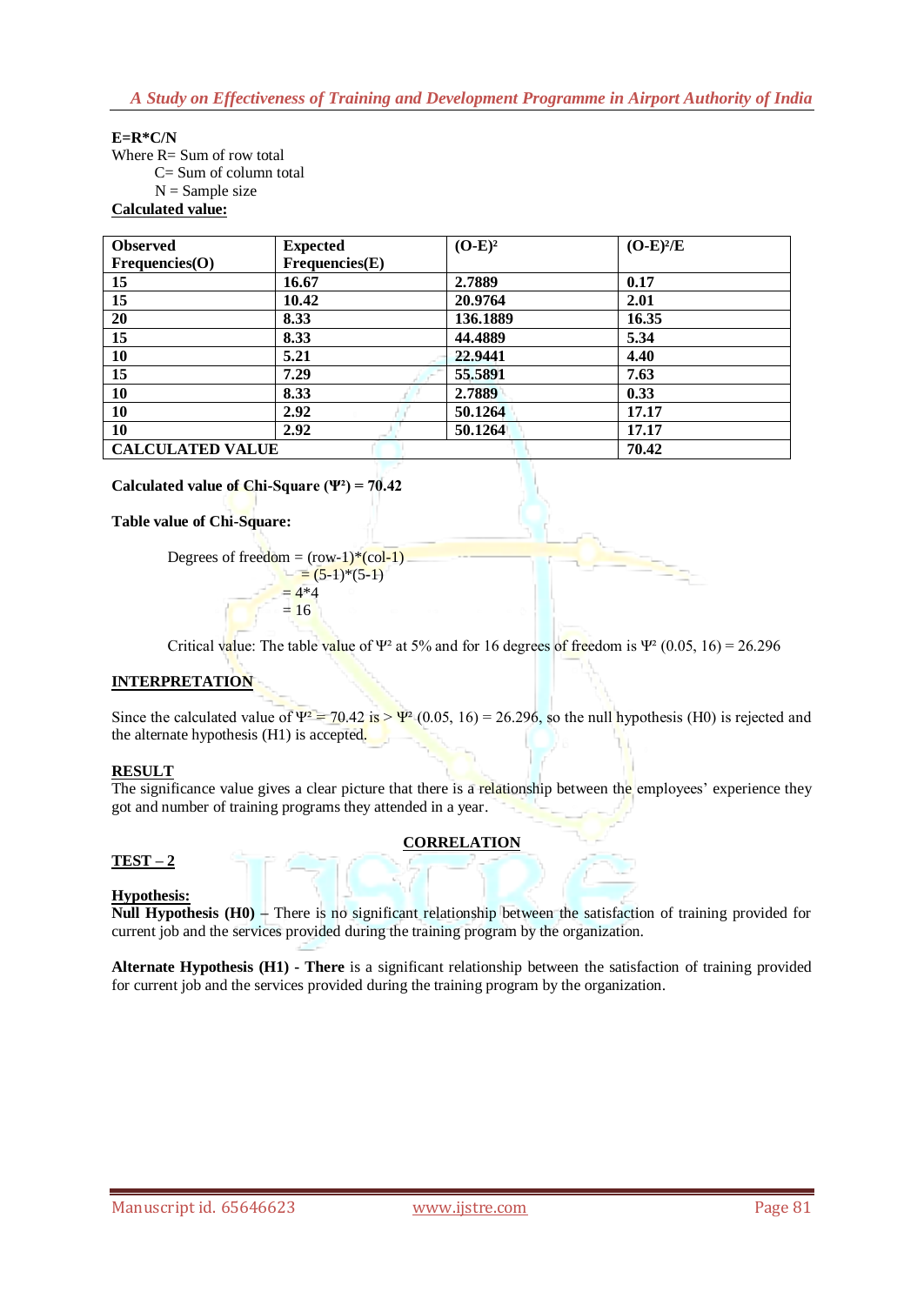### **TABLE SHOWING THE SATISFACTION OF TRAINING PROVIDED FOR CURRENT JOB AND THE SEVICES PROVIDED DURING THE TRAINING PROGRAM**

| $\mathbf X$ | $\mathbf Y$ | $\mathbf{X}^2$ | $\mathbf{Y}^{\mathbf{2}}$ | $\mathbf{X}\mathbf{Y}$ |
|-------------|-------------|----------------|---------------------------|------------------------|
| $27\,$      | 37          | 729            | 1369                      | 999                    |
| 30          | 28          | 900            | 784                       | 840                    |
| 25          | 24          | 625            | 576                       | 600                    |
| 18          | 21          | 324            | 441                       | 378                    |
| 20          | 10          | 400            | 100                       | 200                    |
| 120         | 120         | 2978           | 3270                      | 3017                   |

**FORMULA:**

 $r =$ 

$$
N\Sigma xy - (\Sigma x)(\Sigma y)
$$

$$
\sqrt{[N\Sigma x^2 - [\Sigma x]^2] [N\Sigma y^2 - [\Sigma y]^2]}
$$

Where:

number of pairs of scores N  $=$ sum of the products of paired scores Σχγ  $=$  $\Sigma x$  $=$ sum of x scores sum of y scores Σy  $\equiv$  . sum of squared x scores  $\Sigma x^2$  $=$ sum of squared y scores  $\Sigma$ <sup>2</sup>  $\equiv$ 

# **Where,**

 $X =$  Satisfied with the services provided during the training program by the organization.

 $Y =$  Satisfied with the training provided for current job

# **TABLE VALUES**

| $N = 120$                      |
|--------------------------------|
| $\Sigma XY = 3017$             |
| $\Sigma$ X =120                |
| $Y/Y = 120$                    |
| $\Sigma X^2 = 2978$            |
| $\Sigma$ Y <sup>2</sup> = 3270 |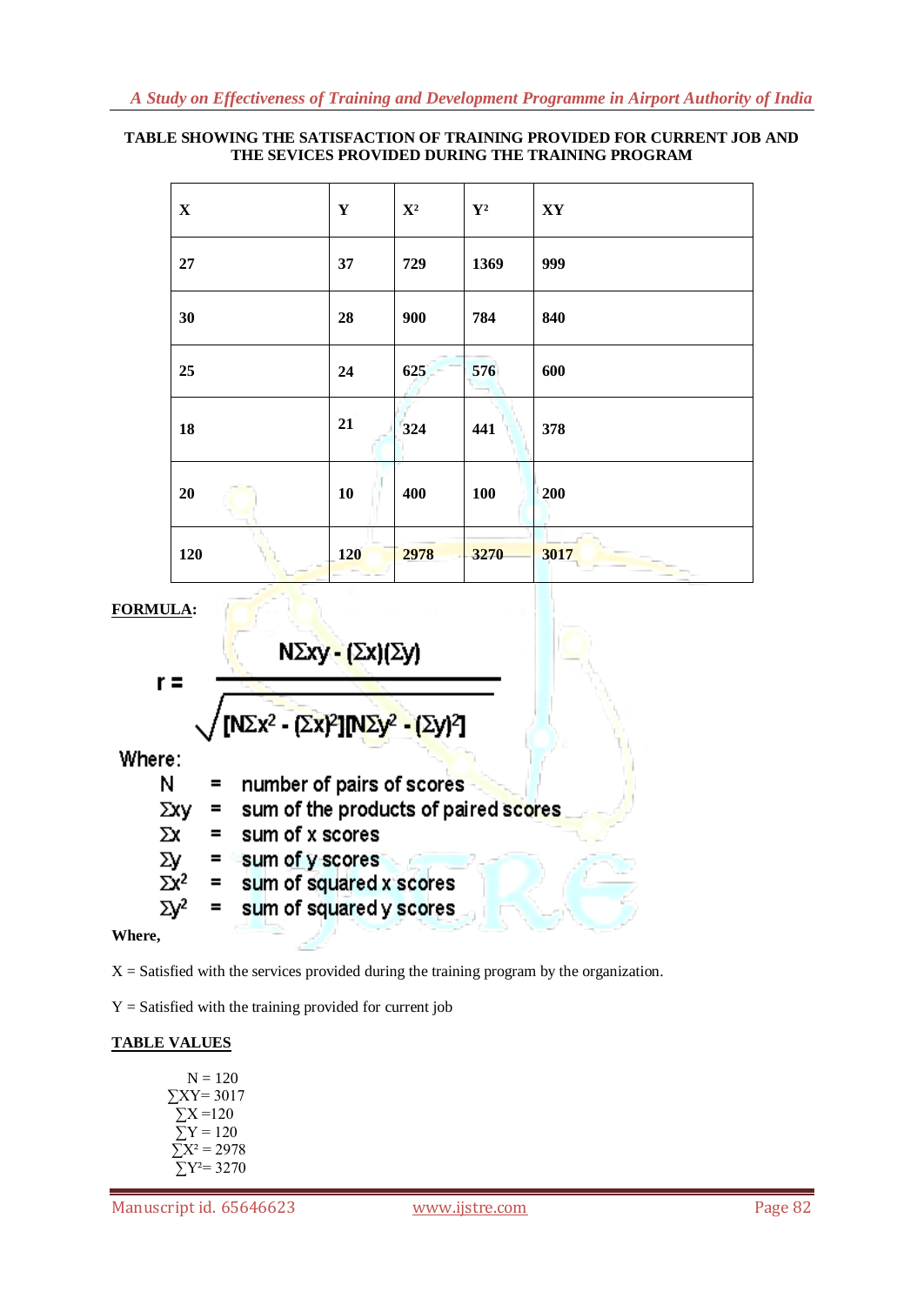### **CALCULATED VALUE**

 $r = 0.92$ 

### **INTERPRETATION:**

Since the calculated value of  $r = 0.92$  is  $> r (0.05) = 0.71$ , so the null hypothesis (H0) is rejected and the alternate hypothesis (H1) is accepted.

# **VIII. RESULT**

So, the correlation of 120 cases is 0.92, which is a fairly strong positive relationship. Since there is a relationship between the satisfaction of training provided for current job and the services provided during the training program by the organization.

| <b>SOURSES</b><br><b>VARIANCE</b> |     | OFSUM OF SQUARESDEGREEOF<br><b>FREEDOM</b> | <b>VARIANCE</b>     |                    |
|-----------------------------------|-----|--------------------------------------------|---------------------|--------------------|
| Between rows                      | 214 | $5 - 1 = 4$                                | 214/4<br>$= 53.5$   | $53.5/49.75=1.07$  |
| Between columns                   | 14  | $5 - 1 = 4$                                | 14/4<br>$= 3.5$     | $3.5/49.75 = 0.07$ |
| Residual                          | 796 | $(4) (4) = 16$                             | 796/16<br>$= 49.75$ |                    |

### **ANOVA TABLE**

### **Calculated value:**

 $F1 = 1.07$  $F2 = 0.07$ 

#### **Table value:**

Critical value: The table value of ANOVA at 5% and the degrees of freedom is  $(4, 16) = 3.01$ **RESULT**

The table value of F1 at 0.05 level of significance is 3.01. Calculated value is 1.07. Hence calculated value is lesser than table value, so H0 is accepted. Since there is no significant relationship between the experiences they got ant also take the time to implement the trained process.

The table value of F2 at 0.05 level of significance is 3.01. Calculated value is 0.07. Hence calculated value is lesser than table value, so H0 is accepted. Since there is no significant relationship between the experiences they got and also take the time to implement the traing process.

#### **FINDINGS**

- $\div$  The study reveals that 22% of the respondents are between the age group of 21–30, 19% of the respondents are between the age group of 51 and above.
- 63% of the respondents were categorized under Male. 37% of the respondents were categorized under the gender Female.
- $\div$  80% of the respondents are married. 20% of the respondents are unmarried.
- $\div$  25% of the respondents have experience 5-10 years, 17% of the respondents have experience 21-25 years, 11% of the respondents are having experience 26 and above years.
- 67% of the respondents strongly agreed that their performance increases after attending the training program, which as 29% of the respondents agreed and.4% of the respondents neither agree nor disagree.
- In case of **Chi–Square** based on **"Experience"**, it has been found that there exists some significant relationship between the employee"s experience and number of training programs they attended in a year.